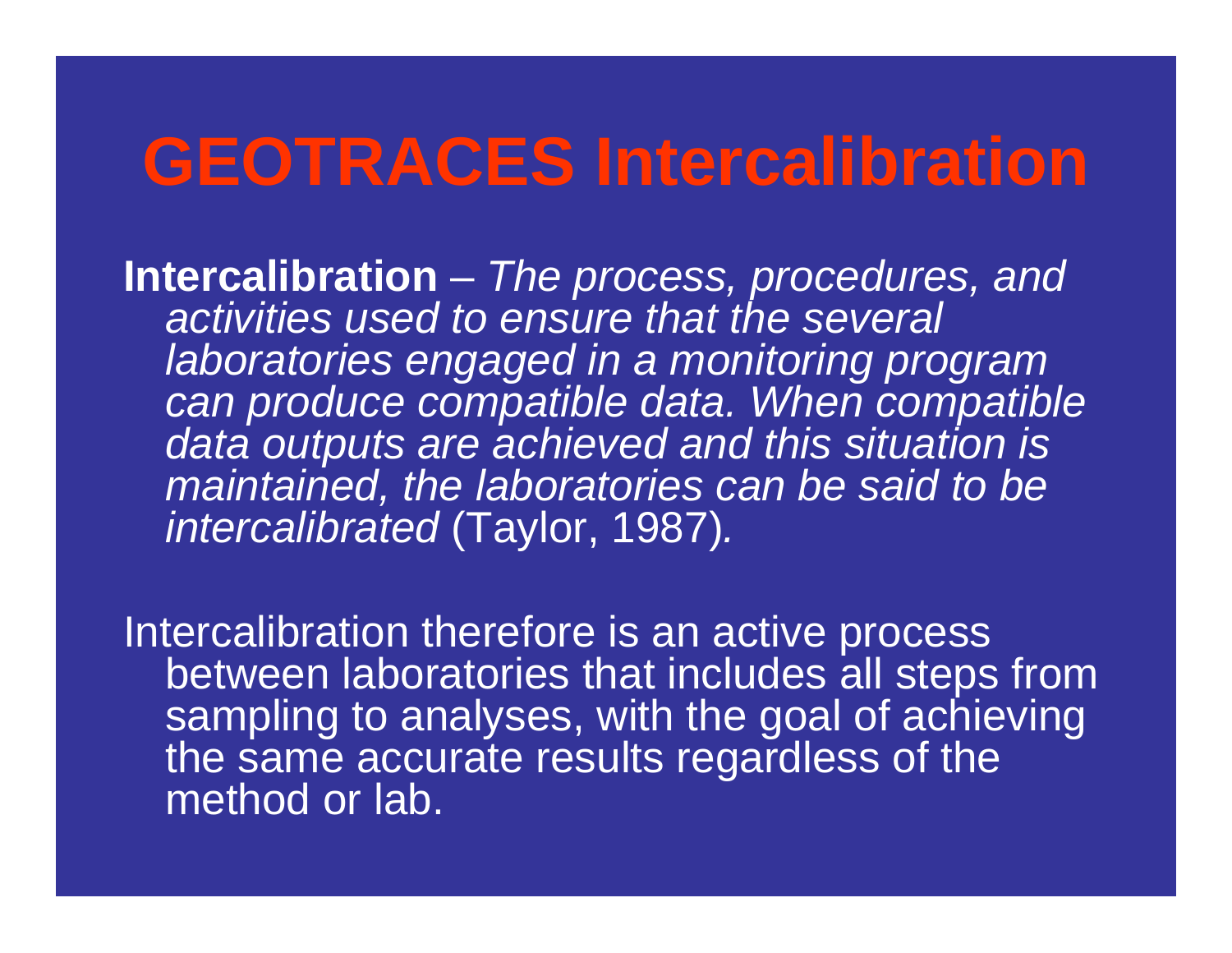**(1) Develop and test the US GEOTRACES sampling systems and procedures for dissolved and particulate TEIs. This equipment will be a community resource for use in all future US GEOTRACES cruises**;

**(2) Using these systems, conduct a thorough intercalibration for all the key GEOTRACES TEIs, and as many others as possible, in the dissolved and particulate phases through the participation of the worldwide TEI community**;

**(3) Establish GEOTRACES Baseline Stations in the western North Atlantic (BATS) and eastern North Pacific (SAFe) as part of the Intercalibration Cruises**; and

**(4) Fully document the intercalibration results and create "US GEOTRACES User Manuals and Procedures" for future USsponsored GEOTRACES cruises**.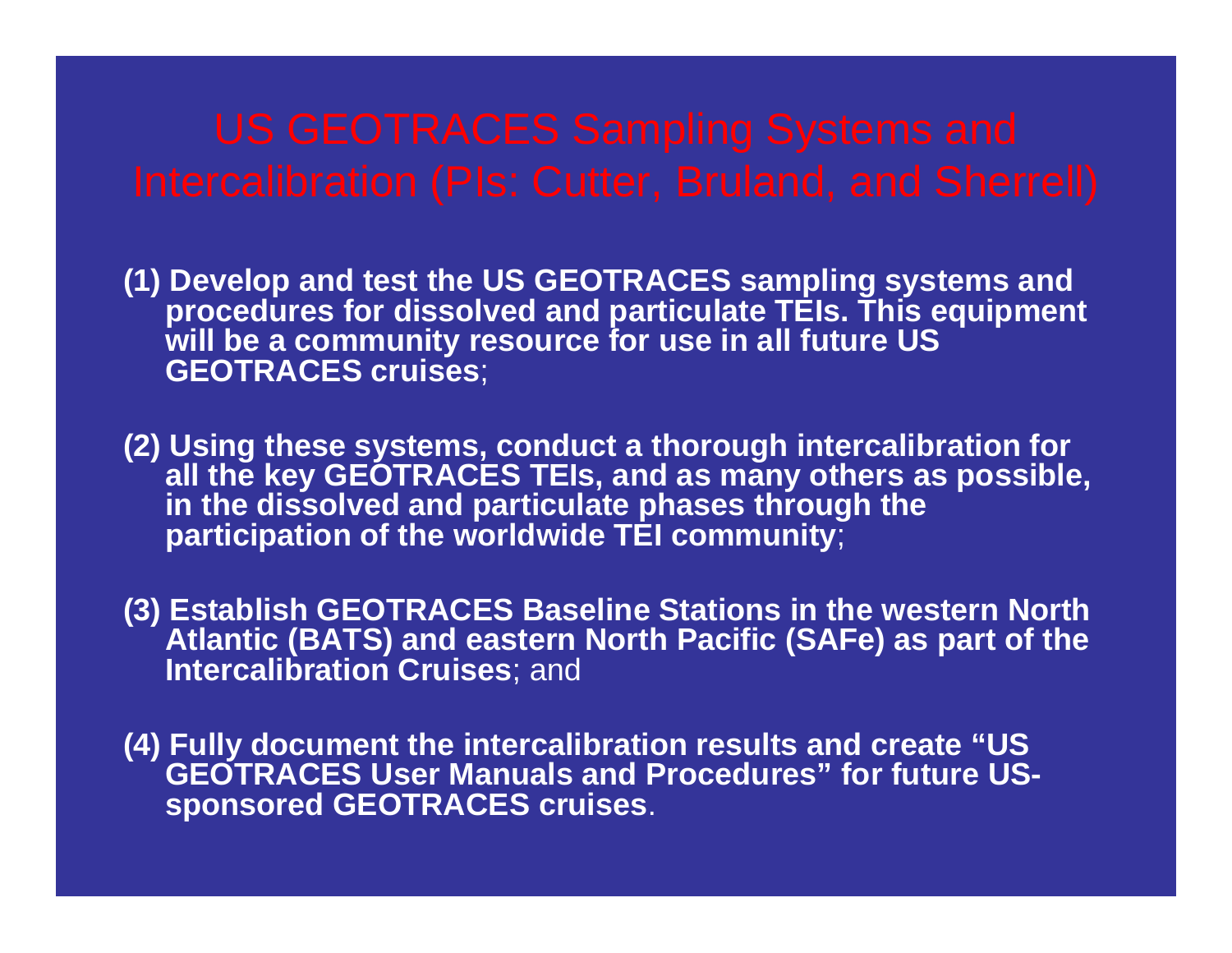- (1) Epoxy powder-coated clean rosette with 24 12 L GO-Flo sampling bottles capable of being triggered 3 at a time while on the up-cast into uncontaminated water
- (2) CTD with oxygen probe, fluorometer, and transmissometer
- (3) 8000 m Kevlar/polyester conducting cable for deploying the clean CTD/rosette
- (4) Dynacon traction winch with composite sheaves and line monitoring, plus a composite block/sheave to be hung on the J frame
- (5) UNOLS-approved trace metal-clean sampling van for processing the clean water and particle samples
- (6) Shipping van for the rosette and winch; also has a removable winch and CTD control room
- (7) Flatbed trailer to store and ship the 2 vans and all the associated equipment.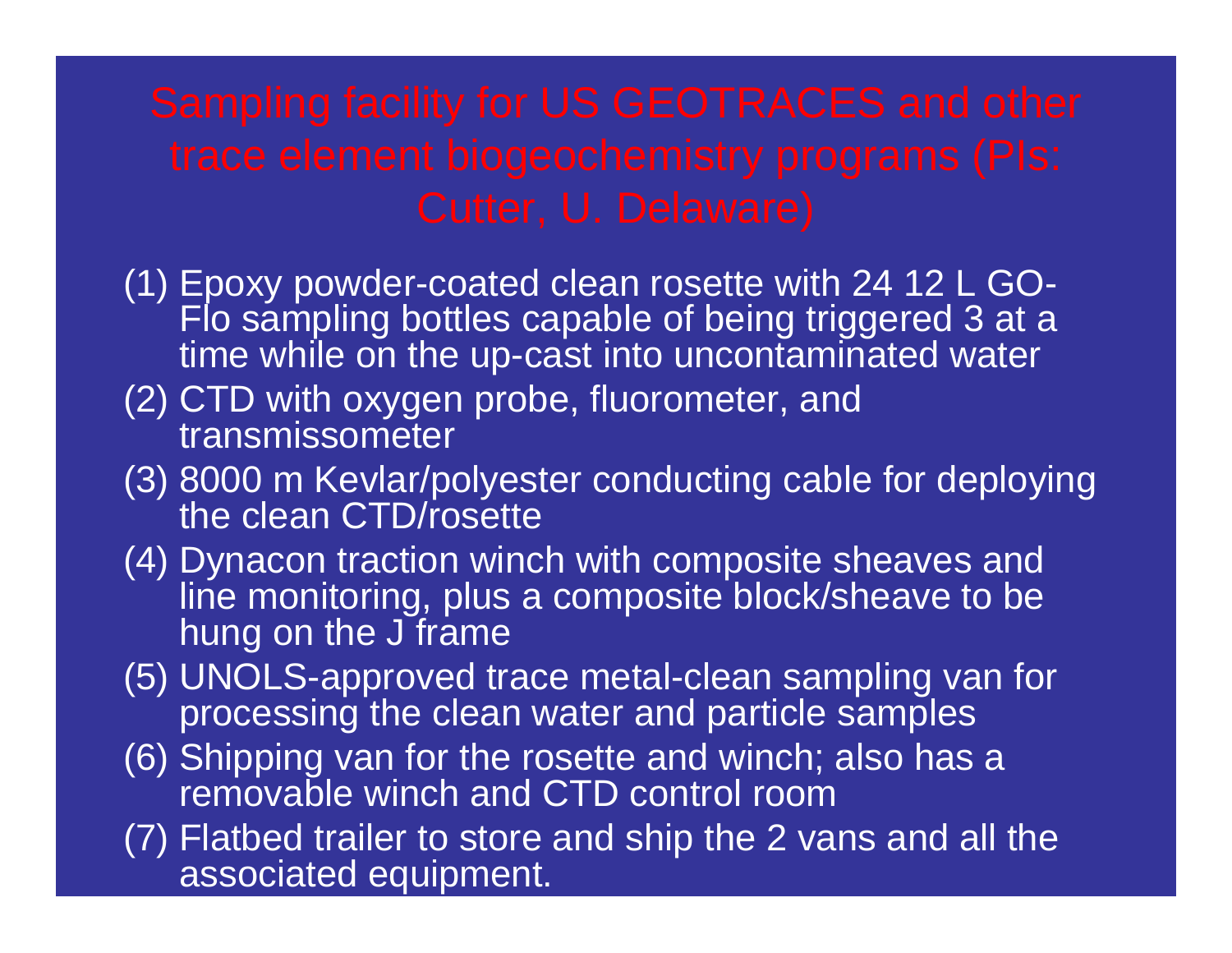





**Bill Landing and Chris Measure's rosette system of 12 each 12 liter GO-Flo samplers with their clean conducting cable used in the CLIVAR program. This system is limited to the upper 1000 meters. It was shown in the SAFe program to be able to take clean samples for iron. There are still some problems for zinc.**

**They sample on the way up with the rosette moving into clean water.**

As part of the funded intercalibration program, Greg Cutter is building a GEOTRACES system that will have 24 sample bottles and 8000 meters of Kevlar conducting cable. It will be a community resource.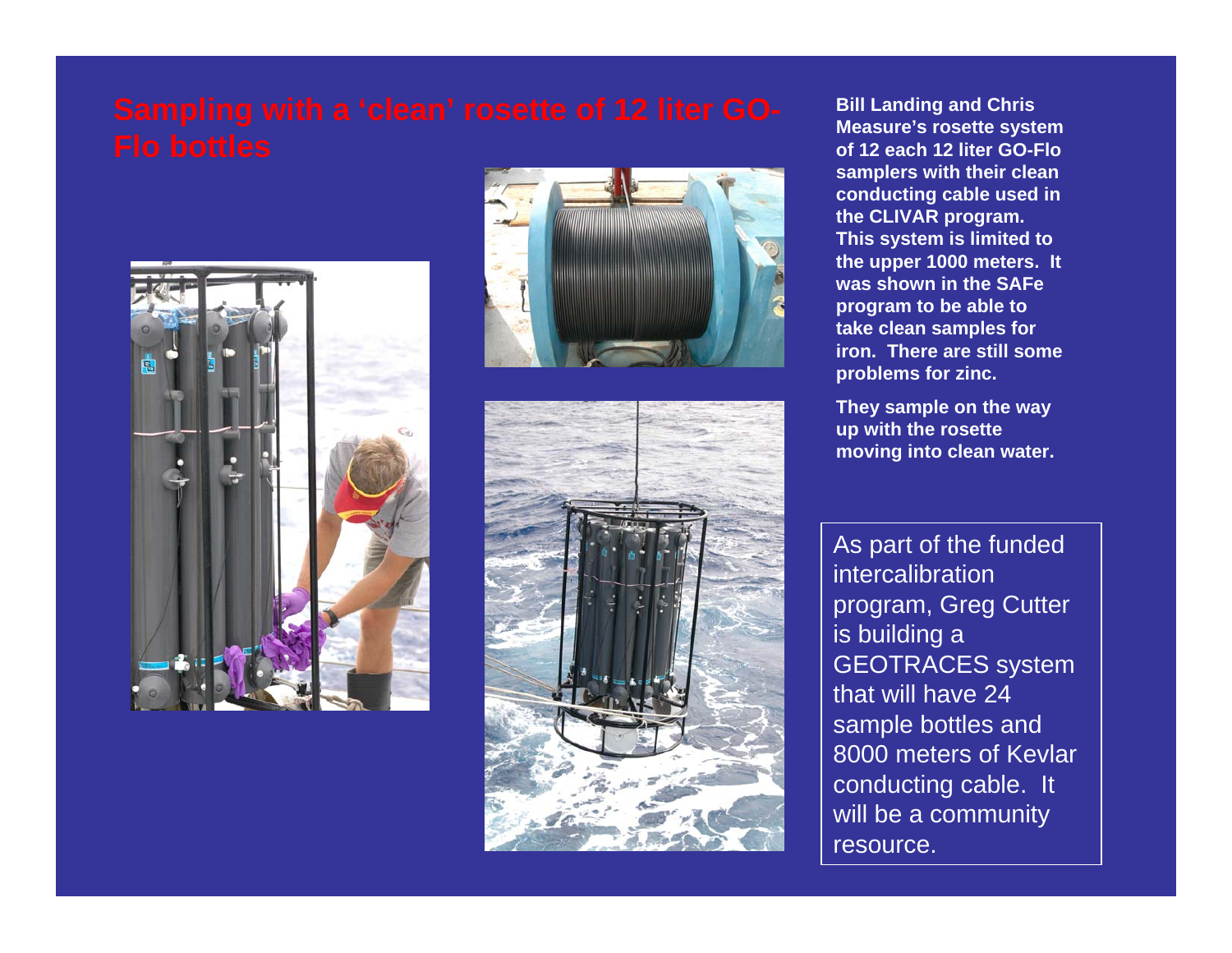





**Sampling with 30- Liter GO-Flo samplers - teflon coated, modified, deployed on Kevlar hydroline, tripped with teflon messengers, and with our own winch (Bruland et al. 1979). A "proven" method, but unfeasible for the GEOTRACES Program.**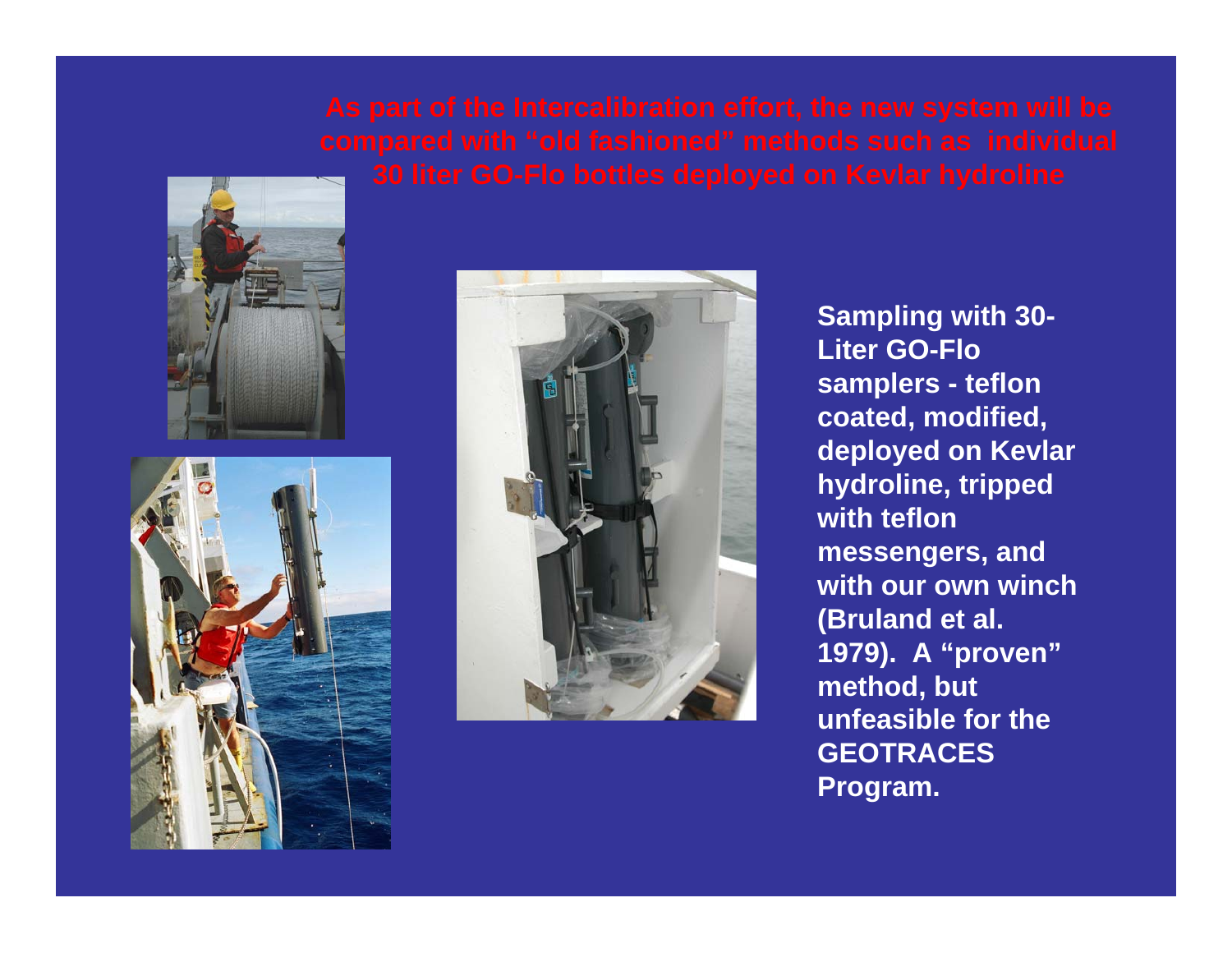



**Ed Boyle's MITESS samplers. The vane sampler on the left is used to collect an individual smaller sample. The sampler on the right is used to collect multiple samples to either provide a larger volume or used with a timer to collect at multiple depths. Funding for participation is pending.**





**Jingfeng Wu's sampler based upon a modification of the original MITESS ATE/vane sampler that Ed Boyle developed. Funding for participation is pending.**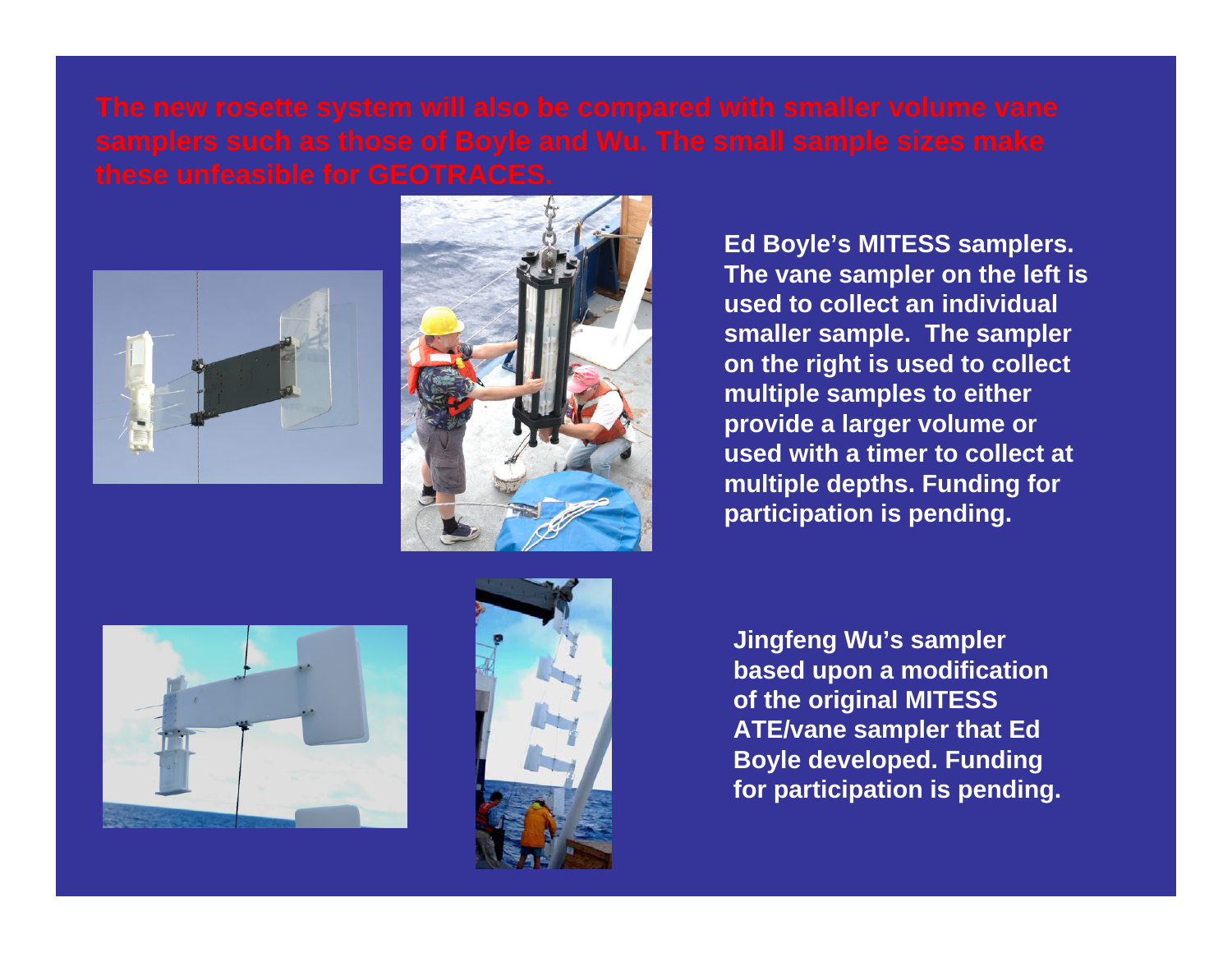• **To conduct the intercalibration for GEOTRACES TEIs, we will use two 500 liter tanks and a clean van. We plan on surface and deep composite samples.**

• **This system was used successfully during the SAFe program for the iron intercalibration.**

• **We are funded to provide and fill 0.5 L LDPE bottles for dissolved TEI intercalibrations. This will follow the guidelines of the SAFe program.**

• **We also plan on filling the tanks for other "more exotic" TEI intercalibration efforts.**

• **For SAFe Intercalibration samples, send an email request to: requestsafestandard@ucsc.edu - include FEDEX billing number.**







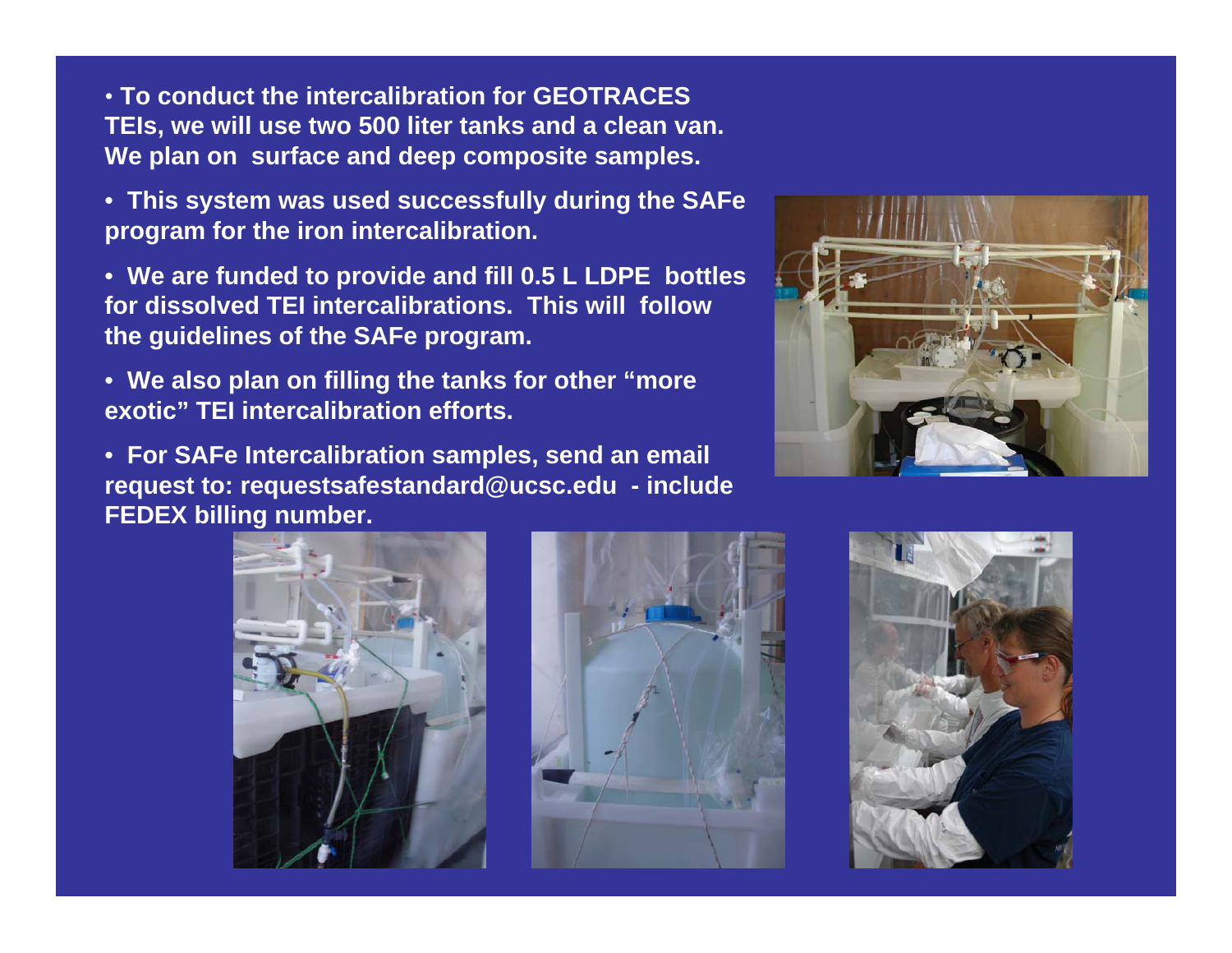





Deck pump Clean bench with filtered and<br>unfiltered clean water taps from fish/pump supply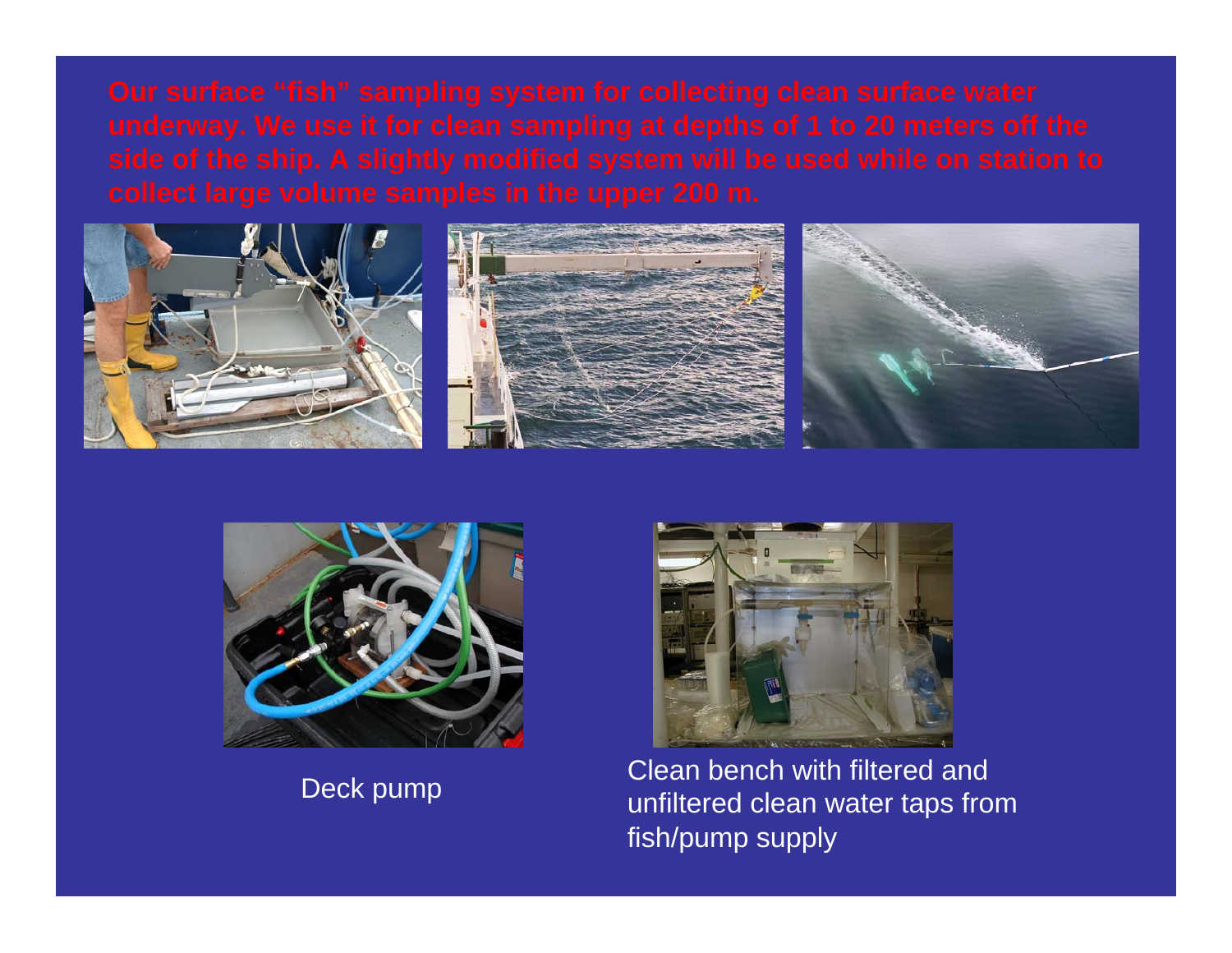

**Funding for participation by pumping groups is pending.**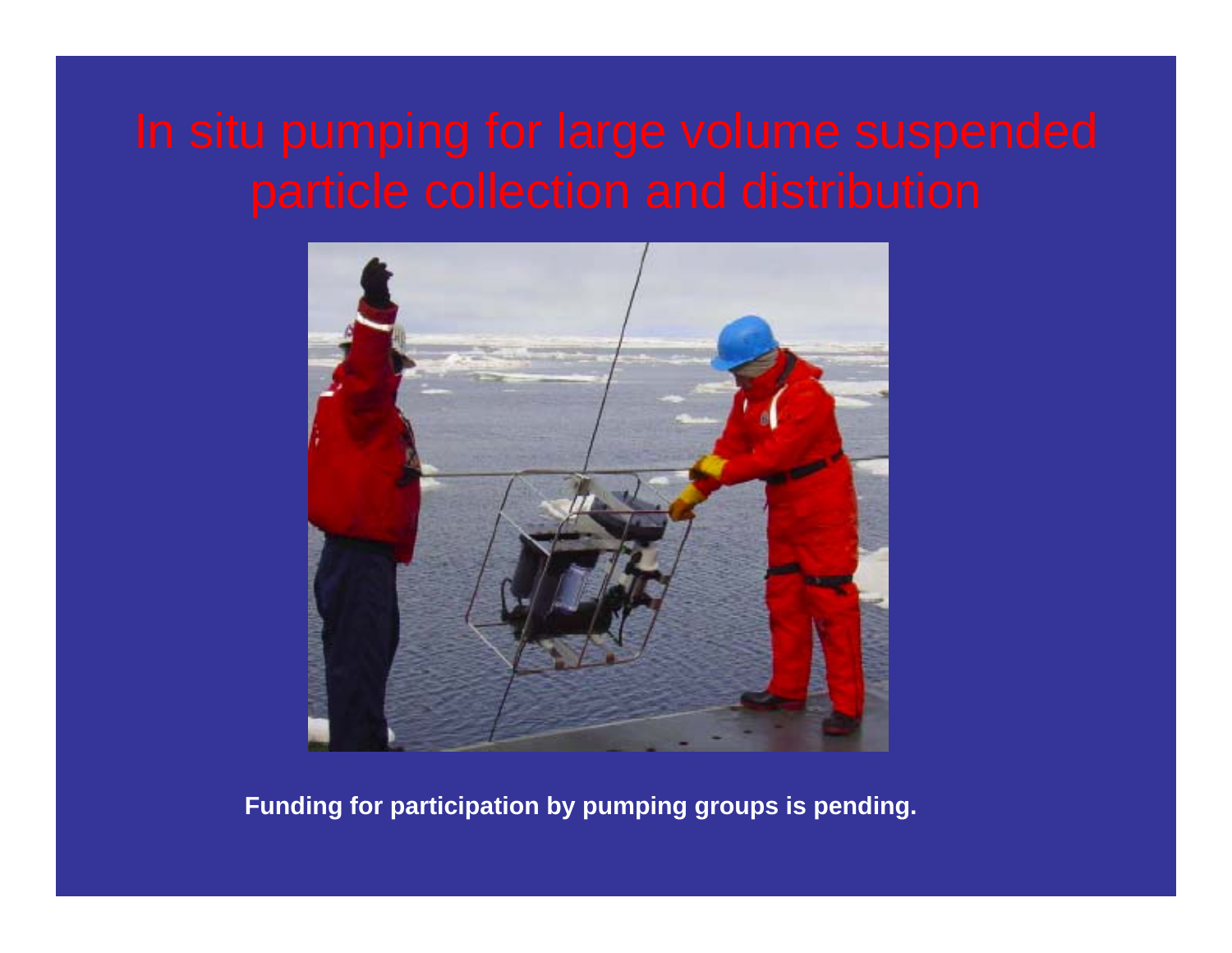

Due to the heterogeneity seen here, we will be distributing replicate whole filters rather than sub-sampling from one filter.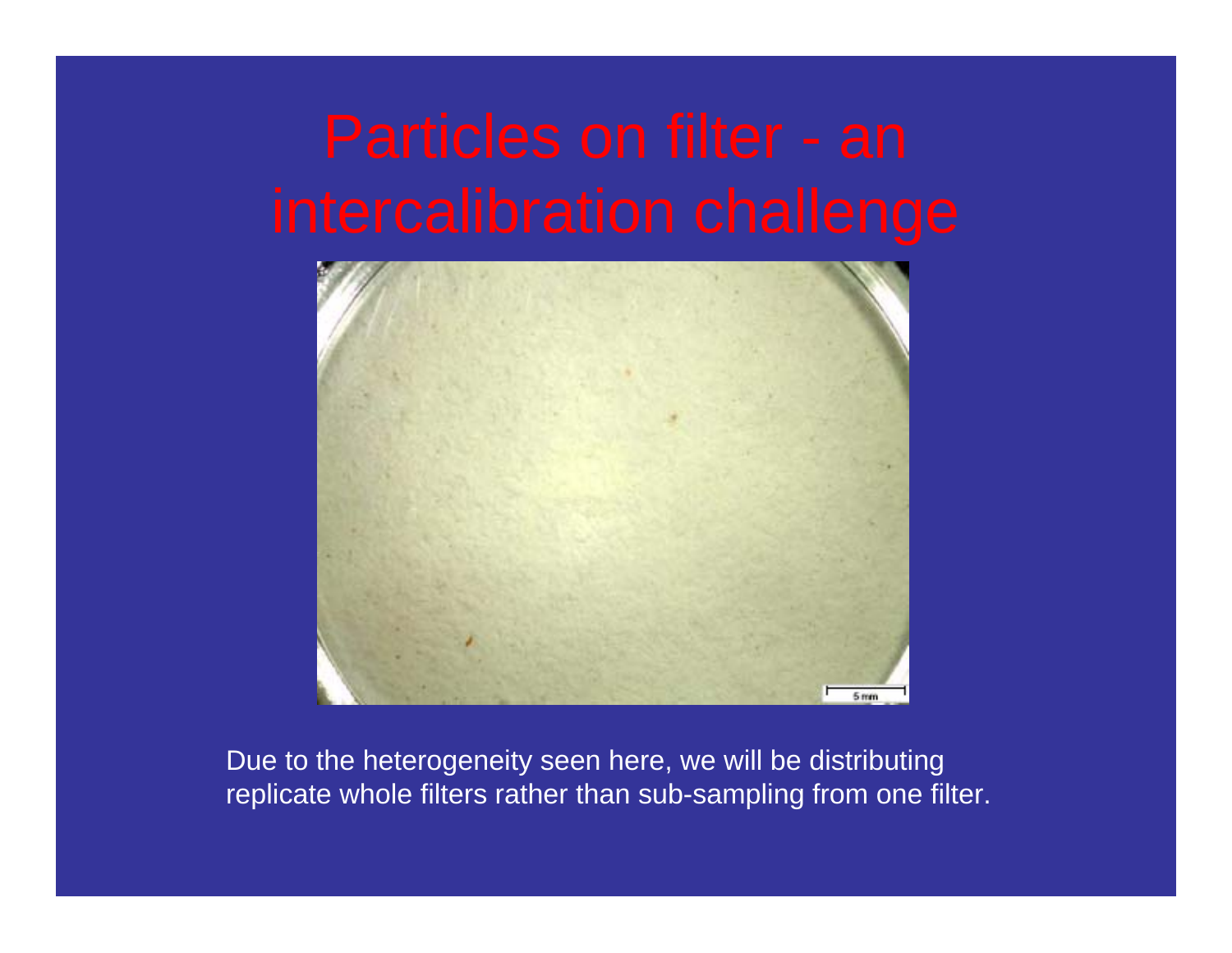

Filtration from Niskin bottles. A similar system will be used with the GEOTRACES GO-Flo bottles (direct pressure filtration), and filter pore sizes and materials will be examined.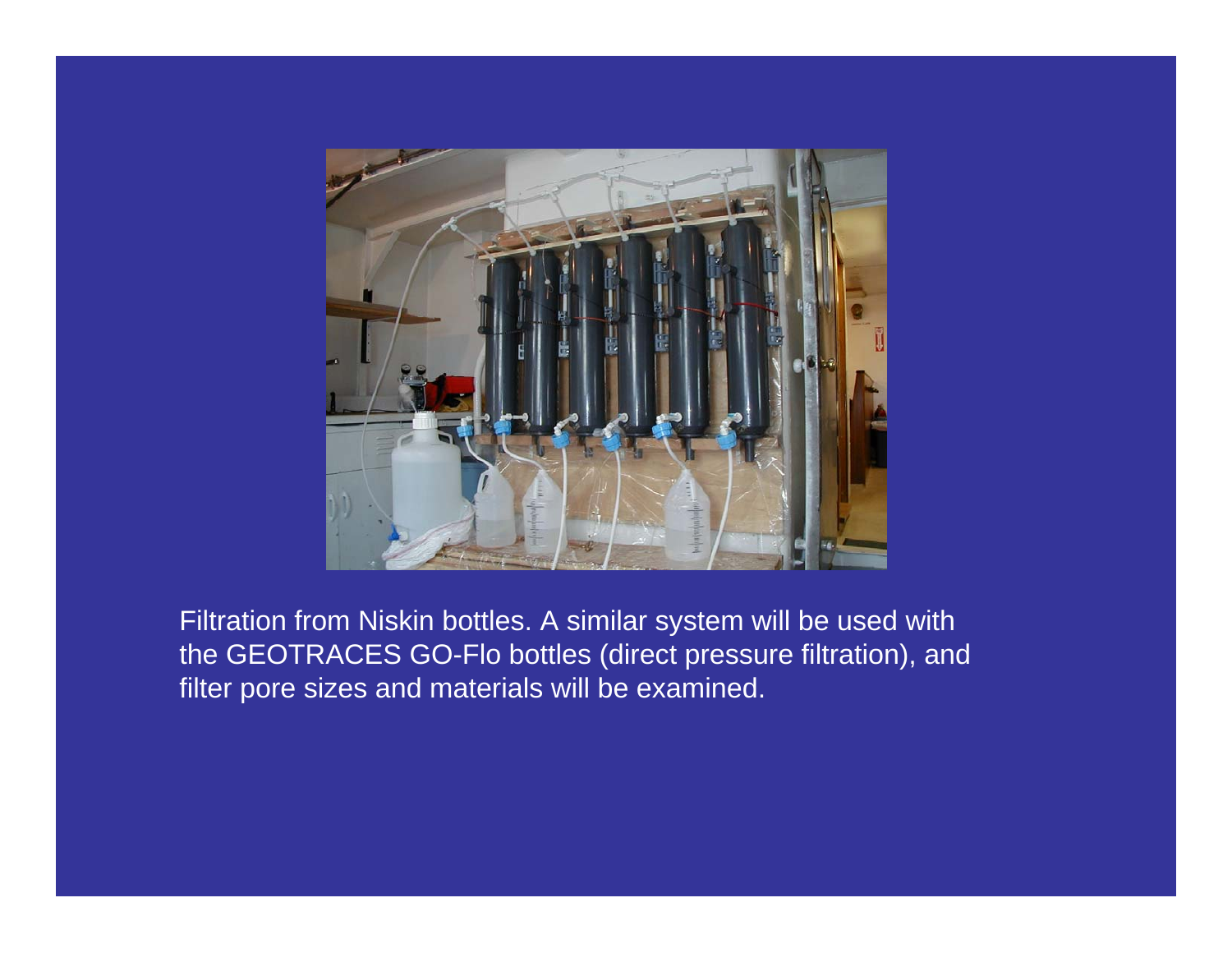- Ocean stations where TEI distributions, concentrations, and speciation have been extensively studied (established). Ideally, there should be > 2 per ocean basin.
- Occupying these during a GEOTRACES transect allows de facto intercalibration for each cruise. In addition, these locations facilitate the testing of new sampling or analytical methods.
- Each GEOTRACES section cruise should occupy 1-2 existing Baseline Stations, or establish new ones when cruise tracks overlap at 1-2 stations.
- Ocean Time Series Stations are potentially good Baseline Stations – regular occupation, large data base, and most are logistically convenient or located in GEOTRACES-relevant ocean regimes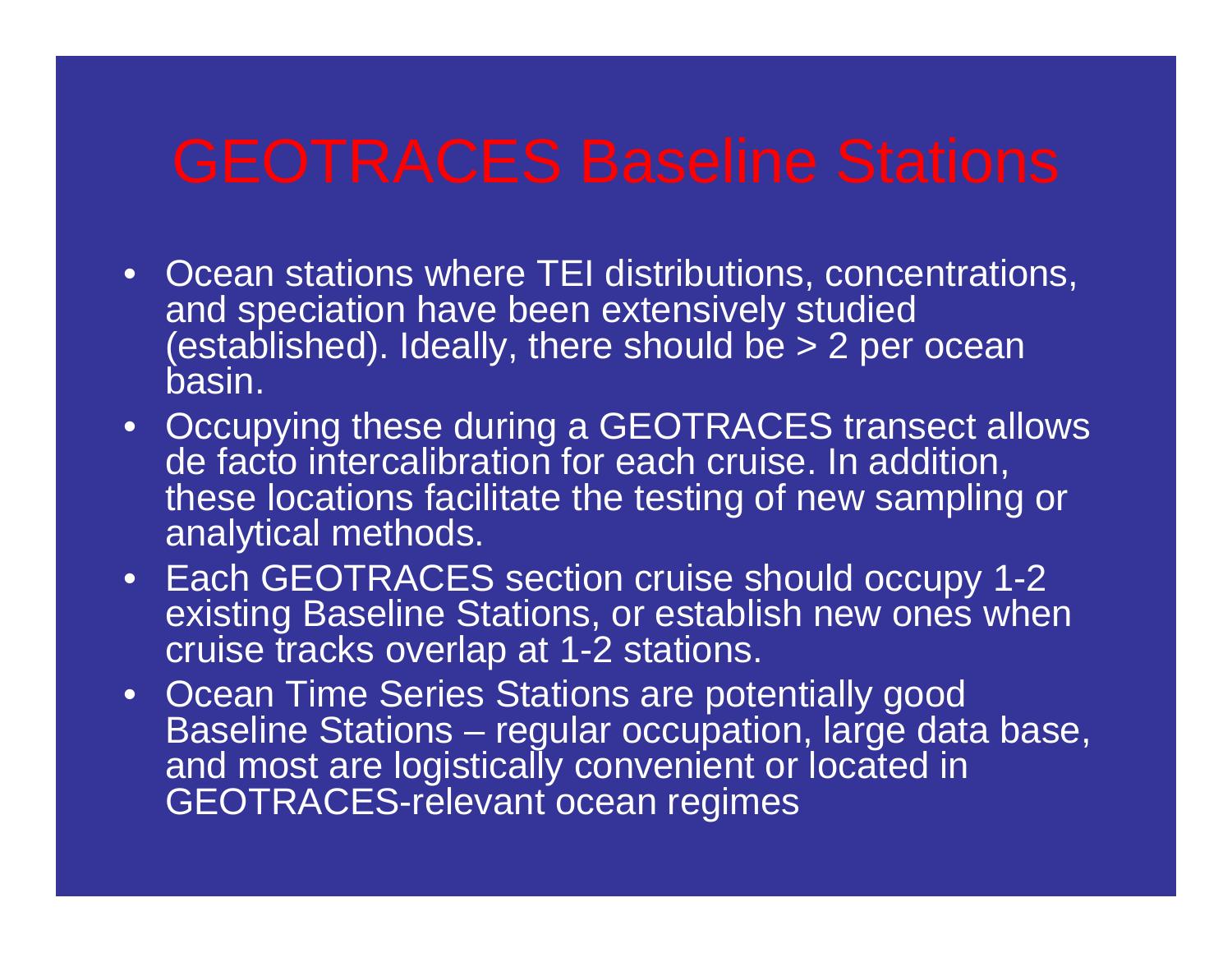- June 2007. Interim GEOTRACES User's Manuals for IPY Cruises.
- $\bullet$   $\,$  Dec. 2007. First Intercalibration workshop (AGU): planning for 1 $^{\rm st}$ cruise
- $\bullet$  June July 2008. 1st Intercalibration cruise (Sargasso Sea): evaluate sampling apparati and handling methods (diss and part), collect and distribute intercalibration samples, sample storage experiments, establish Baseline Station at BATS
- Dec. 2008. Second Intercalibration workshop (AGU): evaluate and interpret intercalibration results, planning for 2<sup>nd</sup> cruise
- Spring 2009. 2<sup>nd</sup> Intercalibration cruise (eastern North Pacific): final testing of complete sampling system and procedures, intercalibrate with other (non-US) sampling systems, speciation + total TEI intercalibration, determine the time to occupy one GEOTRACES station (for cruise planning purposes)
- Jan.-Feb 2010. Third Intercalibration workshop: finalize complete intercalibration results, begin assembling GEOTRACES User **Manuals**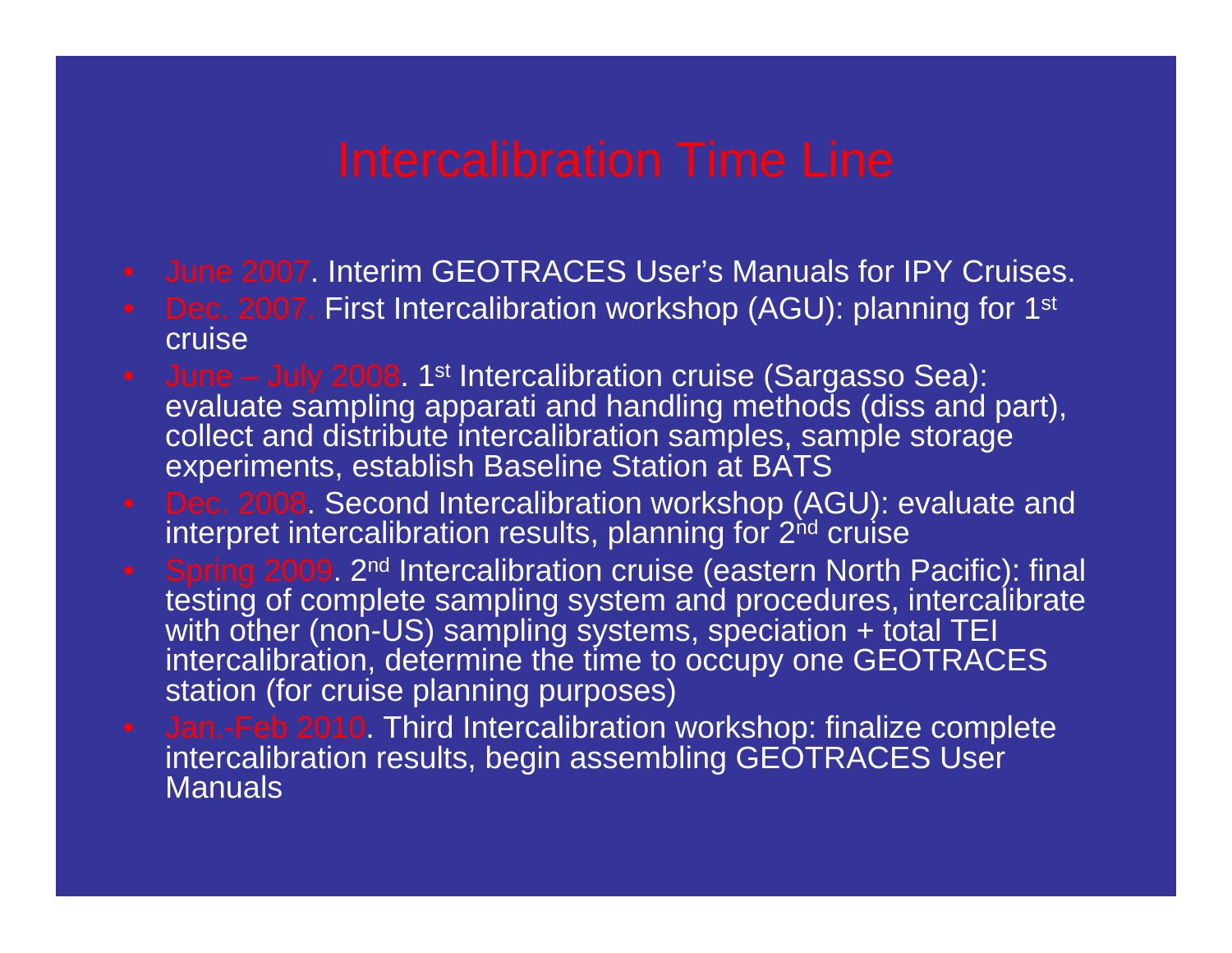- **Dissolved and particulate sampling systems, "core" trace elements** G. Cutter, K. Bruland, and R. Sherrell; gcutter@odu.edu
- **Si isotopes** Mark Brzezinski, brzezins@lifesci.ucsb.edu
- **N (and O) isotopes** Karen Casciotti, kcasciotti@whoi.edu
- **P (O isotopes)** Albert Colman, colman@umbi.umd.edu
- **Hg** Carl Lamborg, clamborg@whoi.edu
- Metal **stable isotopes** Ed Boyle, eaboyle@mit.edu
- **Nd and Hf** Tina van de Flierdt, tina@ldeo.columbia.edu
- **Os** Bernhard Peucker-Ehrenbrink, behrenbrink@whoi.edu
- **Th** Ken Buesseler, kbuesseler@whoi.edu
- **Ra** Billy Moore, moore@geol.sc.edu
- **Pb-, Po-210** Mark Baskaran, ag4231@wayne.edu
- **Aerosols** Bill Landing, wlanding@fsu.edu
- Speciation Jim Moffett, moffett@usc.edu
- 130Th, 231Pa ,10Be- Bob Anderson, boba@ldeo.columbia.edu
- Pu,137Cs Tim Kenna, tkenna@ldeo.columbia.edu